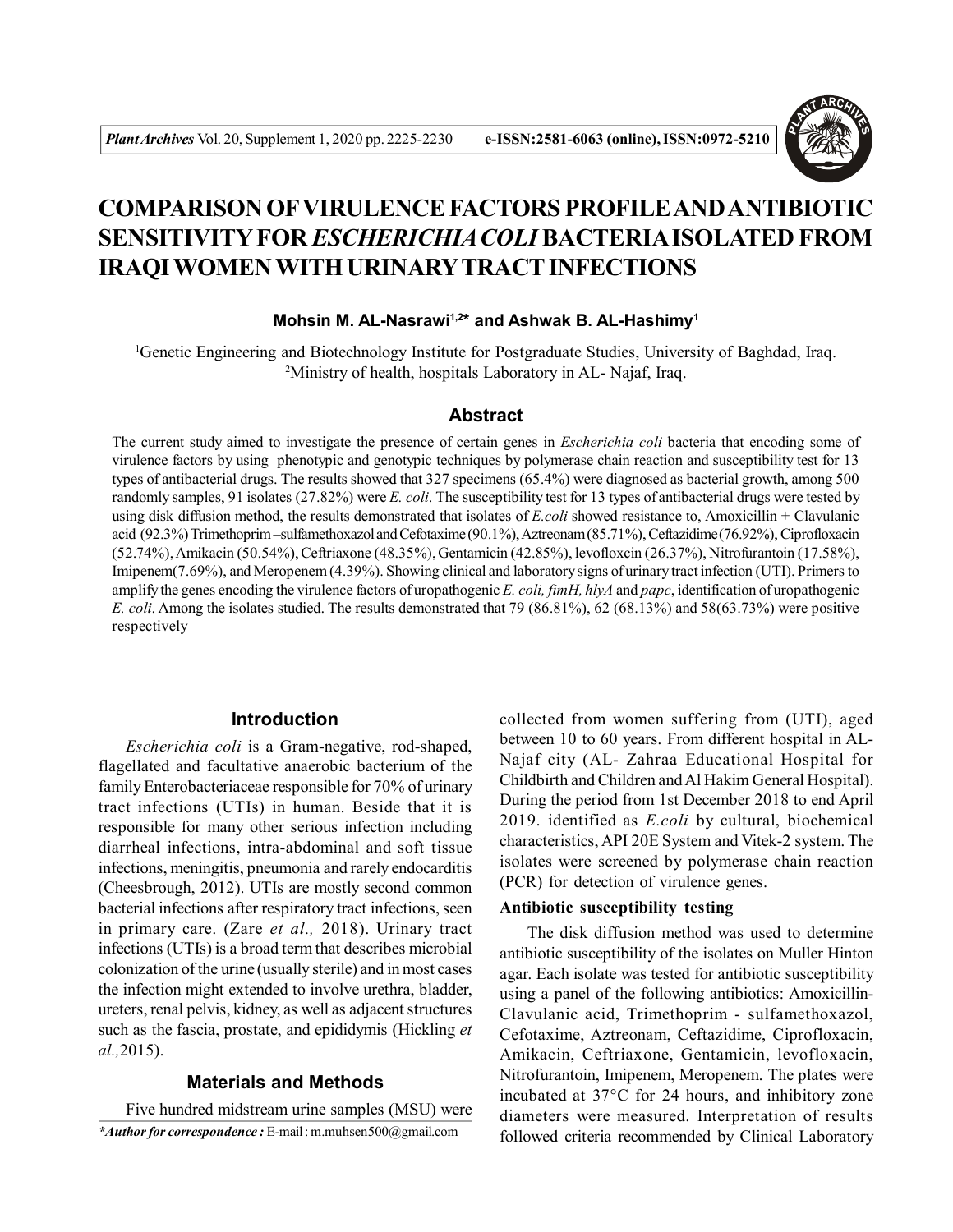Standard Institute, CLSI (2019).

# **Molecular Method**

#### **Extraction of DNA**

#### **Extraction, and measured the Concentration and Purity of DNA**

 DNA was extracted from the *E. coli* isolates that diagnosed by vitek-2 system Using the extraction kit processed by the company Intron / Korea the results of the extraction were go without problems the concentration and purity of and with high concentration and purity extracted DNA was measured by nanodrop, than detected by gel electrophoresis

#### **Detection of urovirulence genes in** *E. coli*

In this study, Conventional PCR were used for detection of three virulence factors of *E.coli* isolates from patients with urinary tract infection in najaf - Iraq. Table 1 showed the primers used for detection of UPEC virulence genes and table 2 showed the PCR program. PCR was performed in total volume of 25ìl and components are shown in Table 3.

#### **Results and Discussion**

#### **Identification of Sample**

Depending on the gram stain, morphological features on culture media (Blood base agar, MacConkey agar, Eosine methylene blue agar (EMB), and biochemical tests, Out of 500 of urine samples, Preliminary results showed there is a growth in 327(65.4%) samples.

It has been found that the most common bacteria isolates were *E.coli* 91( 27.82 %), 52(15.9%) *Klebsiella spp*, 41(12.53%) *Staphylococcus spp*, 32(9.78%) *Proteus spp*, 27(8.25%) *Streptococcus spp*, 22 (6.72%) *Pseudomonas spp*, 20 (6.11%) *Enterobacter spp*, 15 (4.58%) *Acinetobacter spp*, 7 (2.14%) *Enterococcus spp*. As appeared 20 (6.11%) isolations from *Candida albicans* Fig. (1). While not growth did appear in 173 samples.

#### **PCR technique for detection of virulence genes**

The results shown prevalence of virulence genes 79 (86.81%) for *fimH* 62(68.13%) for *hlyA* and 52 (63.73%) for *papc* (Table 4). Of the *fimH* coding genes, was the most prevalently detected (79 strains), followed by *hlyA* (62 strains) and *papc* (52 strains) respectively.

The product of PCR detected by using electrophoresis.Approximately 79 (86.81%) of *E.coli* isolates gave positive results for *fimH* gene. as shown in Fig. (2)

These nearly result come together with study by Momtaz *et al.,* (2013) who found that *E.coli* have (86.17%), who study total of 123 *E. coli* strains isolated from patients with symptomatic UTIs. The patients were hospitalized or visited the emergence room at Baqiyatallah Hospital in Tehran, Iran. Also the results nearly approved with the study of Lopez-Banda *et al.,* (2014) who study the precedence of *fimH* gene among Mexican women and found that 84% of *E.coli* isolates harboring this gene.

The prevalence of *fimH* gene in *E.coli* isolate was disagreement with study of Asadi *et al.,* (2014) who study, frequency of *fimH* gene among UTI patients and found that anly 60 (51.7%) express the *fimH* gene. It also didn't agree with (Mihaylova *et al.,* 2012) Which his results showed that all *E.coli* isolates were contain *fimH* (100%). this difference may be due to the different in type and number of samples in addition to the community under is essential gene study.

*fimH* gene has role with in the pathogenesis of *E.coli* isolates in urinary system, this results came in line with what he mentioned by many researcher, who confirmed importance of the first type of fimbriae and its role in the induction of infection and promote the ferocity of *E. coli* bacteria in urinary tract. Such conclusion was supported by the work (Al-Khafaji 2013) in Iraq which showed the importance of the (type I fimbriae) and his relationship as a ferocity factor can participate in virulence of *E. coli* bacteria.

Furthermore the investigation showed the presence of *hlyA* gene in 62(68.13%) isolates with molecular siz  $(666bp)$ . as shown in Fig.  $(3)$ 

The result presented here go along nicely with the results recorded by Lee *et al.,* (2016) who found that *hlyA* gene presence in 36 (62%) in Of the 58 *E. coli* isolates, from children with UTIs. in South Korea.

In other studies reported the presence of *hlyA* gene in different proportions the result didn't agreed with this study of these researchers: Tabasi *et al.,* (2016) who found that *E.coli* have 48 (30.8%), who study conducted

|                | Virulence   Oligo Sequence (3' $\rightarrow$ 5') (5' $\rightarrow$ 3') |                          | <b>Product References</b>    |
|----------------|------------------------------------------------------------------------|--------------------------|------------------------------|
| gene           |                                                                        | $\vert$ Size(bp) $\vert$ |                              |
| $f$ <i>imH</i> | F:TGCAGAACGGATAAGCCGTGR:GCAGTCACCTGCCCTCCGGTA                          | 508                      | Munkhdelger et al., $(2017)$ |
| papC           | GTGGCAGTATGAGTAATGACCGTTAATATCCTTTCTGCAGGGATGCAATA                     | 205                      | (Liu <i>et al.</i> , 2015)   |
| h l y A        | GCTGCAAATAAATTGCACTCAGCCCTGCACCGATATTATCAAG                            | 666                      | (Burgos, and Beutin, 2010)   |

**Table 1:** Primers sequences used in this study.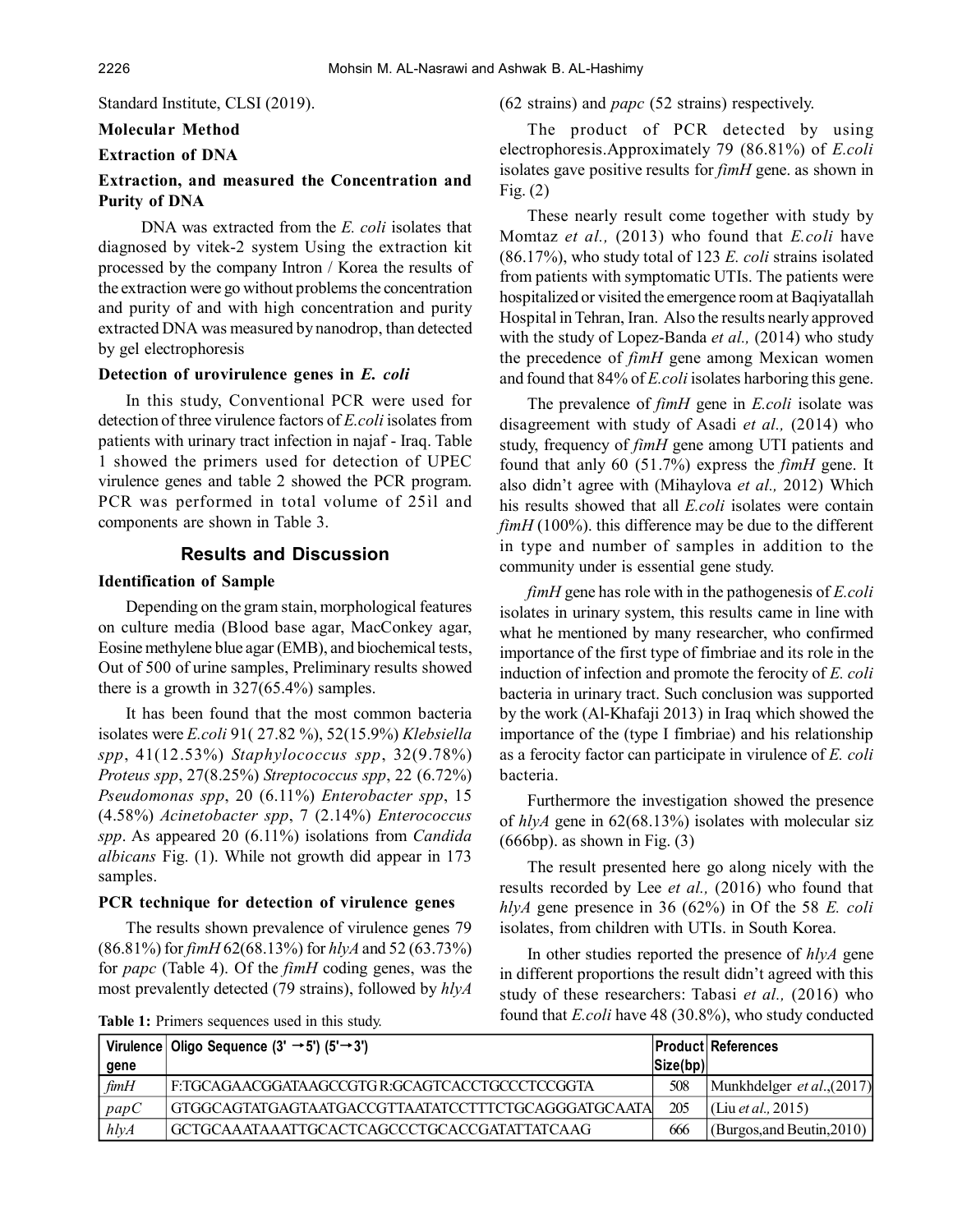| <b>Components</b>            | <b>Volume</b> |
|------------------------------|---------------|
| Go Taq®Green Master mix (2X) | $12.5 \mu$    |
| Forward primer               | $1.5 \mu l$   |
| Reverse primer               | $1.5 \mu l$   |
| DNA template                 | $2 \mu$       |
| Nuclease-free water          | $7.5 \mu$ l   |
| Final volume                 | $25 \mu$      |

**Table 2:** The components of the reaction mixture of uniplex PCR, final volume is  $25 \mu$ .

**Table 3:** Program condition of uniplex PCR amplification for each gene in this study.

| Gene    | <b>Step</b>          | No. of cycle | <b>Temperature</b> | Time (M:S) |
|---------|----------------------|--------------|--------------------|------------|
| fimH    | Initial denaturation | 1 cycle      | 94 °C              | 05:00      |
|         | denaturation         | 30 cycle     | 94 °C              | 00:30      |
|         | annealing            |              | 58 °C              | 00:30      |
|         | extension            |              | $72^{\circ}C$      | 01:00      |
|         | Final extension      | 1 cycle      | $72^{\circ}C$      | 05:00      |
| h l y A | Initial denaturation | 1 cycle      | 94 °C              | 05:00      |
|         | denaturation         | 32 cycle     | 94 °C              | 00:50      |
|         | annealing            |              | $55^{\circ}$ C     | 00:50      |
|         | extension            |              | $72^{\circ}C$      | 00:50      |
|         | Final extension      | 1 cycle      | $72^{\circ}C$      | 7:00       |
| papc    | Initial denaturation | 1 cycle      | 94 °C              | 05:00      |
|         | denaturation         | 35 cycle     | 94 °C              | 01:00      |
|         | annealing            |              | $55^{\circ}$ C     | 01:00      |
|         | extension            |              | $72^{\circ}C$      | 01:00      |
|         | Final extension      | 1 cycle      | $72^{\circ}C$      | 10:00      |



 **Fig. 1:** Percentage of bacterial isolates of samples.

**Table 4:** Distribution of virulence genes of UPEC strains isolated from woman patients with UTIs in najaf-Iraq.

| No. E. coli isolates | Virulence genes (%) |                                                     |      |
|----------------------|---------------------|-----------------------------------------------------|------|
|                      | fimH                | hlvA                                                | Papc |
| 91                   |                     | $79(86.81\%)$ $\mid 62(68.13\%)$ $\mid 52(63.73\%)$ |      |

at Pasteur Institute of Iran, a total of 156 UPEC isolated from outpatients and inpatients (symptomatic and asymptomatic UTI patients) visiting general and private

hospitals in Tehran, Iran. and, Asadi *et al.* (2014) who study in Tehran, Iran, Among 60 UPEC isolates, The frequency of virulence factor was 14 (23.3%) *hlyA* gene isolates, 47 isolates were from females and 13 were from males.

Production of toxin such as hemolysin causes tissue damage facilitating bacterial dissemination, releasing of host nutrients, and may also modulate host signaling pathways affecting several processes, including

> inflammatory responses, host cell survival, and cytoskeletal dynamics (Wiles *et al.,* 2008).

Recent data also revealed that are most bacterial isolated are positive for *papc* gene 52 (63.73%), as shown in Fig. (4).

Stained with ethidium bromide dye and visualized on a UV transilluminator. Lane (M): 100 bp DNA ladder. Lane (1-15 ): Amplicons of *papC* gene.

Similar result are arrived by (Ananias and Yano.,2008),which show that (65%) of *E.coli* isolates gave positive results. It also agree with (Lopez-Banda *et al.,* 2014) who study, *E coli* isolates (108) from Mexican women, clinically diagnosed with urinary tract infection, were screened to identify virulence genes *papc*  $(62\%).$ 

On the other hand the Results didn't agreed with the study by Tiba *et al.,* (2013)

who study, 162 Uropathogenic *Escherichia coli* (UPEC) strains from patients with cystitis were genotypically characterized the expression of *papc* gene in (32.7%) of isolates. also, a study by Zhao *et al.,* (2015) demonstrate that the prevalence *papc* gene in *E.coli* was 6.7%, which disagree with this study.

*Papc* gene recognized as a key determinant in promoting the virulence of *E. coli* in urinary ract infection, Lane *et al.*, (2007). The genes encoding the P pilus type were termed the *pap* genes or pyelonephritisassociated pili genes since these were typical of strains isolated from human urinary tract infections (Wright *et al.,* 2006).

#### **Antimicrobial susceptibility testing**

Ninety one isolates of *E.coli* were tested for their susceptibility against 13 type of antibiotics: Amoxicillin-Clavulanic acid, Trimethoprim – sulfamethoxazol, Cefotaxime, Aztreonam, Ceftazidime, Ciprofloxacin, Amikacin, Ceftriaxone, Gentamicin, levofloxacin, Nitrofurantoin, Imipenem, Meropenem.Plates of Muller-Hinton agar were used to find the sensitivity pattern and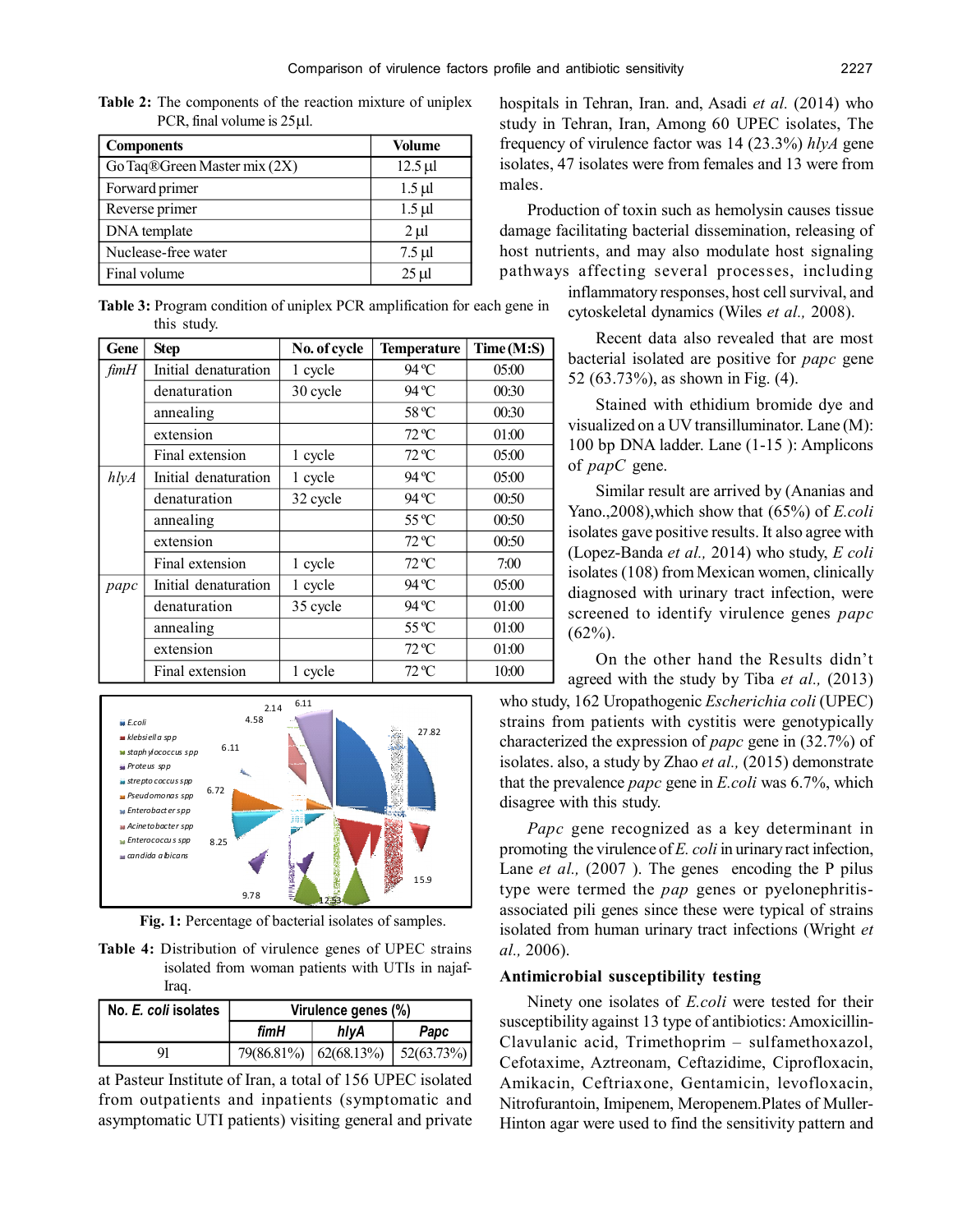

**Fig. 2:** Gel electrophoresis of amplified *fimH* gene (508 bp) from *E.coli* using conventional PCR. Agarose 1.5%, 70 V/cm for 1 hrs. and 20 min, stained with ethidium bromide dye and visualized on a UV transilluminator. Lane (M): 100 bp DNA ladder. Lane (1-15): Amplicons of *fimH* gene.



**Fig. 3:** Gel electrophoresis of amplified *hlyA* gene (666 bp) from *E.coli* using conventional PCR. Agarose 1.5%, 70 V/cm for 1 hrs. and 20 min, stained with ethidium bromide dye and visualized on a UV transilluminator. Lane (M): 100 bp DNA ladder. Lane (1-15): Amplicons of *hlyA* gene.

incubated at 37°C for 24 hours. The zone of the inhibition of the bacterial growth was measured after incubation and compared with the clinical and laboratory standards



**Fig. 4:** Gel electrophoresis of amplified *papc* gene (205 bp) from *E.coli* using conventional PCR. Agarose 1.5%, 70 V/cm for 1 hrs. and 20 min, stained with ethidium bromide dye and visualized on a UV transilluminator. Lane (M): 100 bp DNA ladder. Lane (1-15 ): Amplicons of *papC* gene.

institute (CLSI.2019). The antibiogram for studied isolates revealed different level resistance of clinical isolates to most of antibiotic under test. It was found that 92.3% were resistance to Amoxicillin - Clavulanic acid. The present study showed a highest resistance to Trimethoprim –sulfamethoxazol and Cefotaxime 82(90.1%), also high resistance was recorded for the antibiotice Aztreonam 77(85.71%), Ceftazidime 70(76.92%), Ciprofloxacin 48 (52.74%), Amikacin 46(50.54%), Ceftriaxone 44(48.35%), Gentamicin 39(42.85%). The current study demonstrated that *E.coli* possessed a low - level resistance against levofloxcin 24(26.37%), Nitrofurantoin 16(17.58%), Imipenem 7(7.69%) and Meropenem 4(4.39%). as shown in Table 5.

The increasing of *E.coli* resistance to to Amoxicillin - Clavulanic acid and Cefotaxime were concoradant with the results of (AL-faham. 2016) who referred that

**Table 4-4:** Percentages of antimicrobial susceptibility rate of 91 E.coli isolated.

| <b>Antibiotics</b>            | <b>Concentration</b> | <b>Sensitive</b> | Intermediate   | Resistant      | Percentage of resistance |
|-------------------------------|----------------------|------------------|----------------|----------------|--------------------------|
| Amoxicillin + Clavulanic acid | $20/10 \,\mu g$      | 7                | $\theta$       | 84             | 92.3%                    |
| Trimethoprim-sulfamethoxazol  | 1.25/23.75 µg        | 9                | $\theta$       | 82             | 90.1%                    |
| Cefotaxime                    | $30 \mu g$           | 9                | 3              | 82             | 90.1%                    |
| Aztreonam                     | $30 \mu g$           | 14               | $\theta$       | 77             | 85.71%                   |
| Ceftazidime                   | $30 \mu g$           | 15               | 6              | 70             | 76.92%                   |
| Ciprofloxacin                 | $5 \mu g$            | 40               | 3              | 48             | 52.74%                   |
| Amikacin                      | $30 \mu g$           | 41               | 4              | 46             | 50.54%                   |
| Ceftriaxone                   | $30 \mu g$           | 42               | 5              | 44             | 48.35%                   |
| Gentamicin                    | $10 \mu$ g           | 44               | 8              | 39             | 42.85%                   |
| Levofloxcin                   | $5 \mu g$            | 57               | 10             | 24             | 26.37%                   |
| Nitrofurantoin                | $300 \mu g$          | 71               | 4              | 16             | 17.58%                   |
| Imipenem                      | $10 \mu g$           | 82               | $\overline{2}$ | $\overline{7}$ | 7.69%                    |
| Meropenem                     | $10 \mu g$           | 87               | $\theta$       | 4              | 4.39%                    |
| Chi-Square $(\gamma^2)$       | .                    |                  |                | .              | $9.833**$                |

\*\*  $(P<0.01)$ .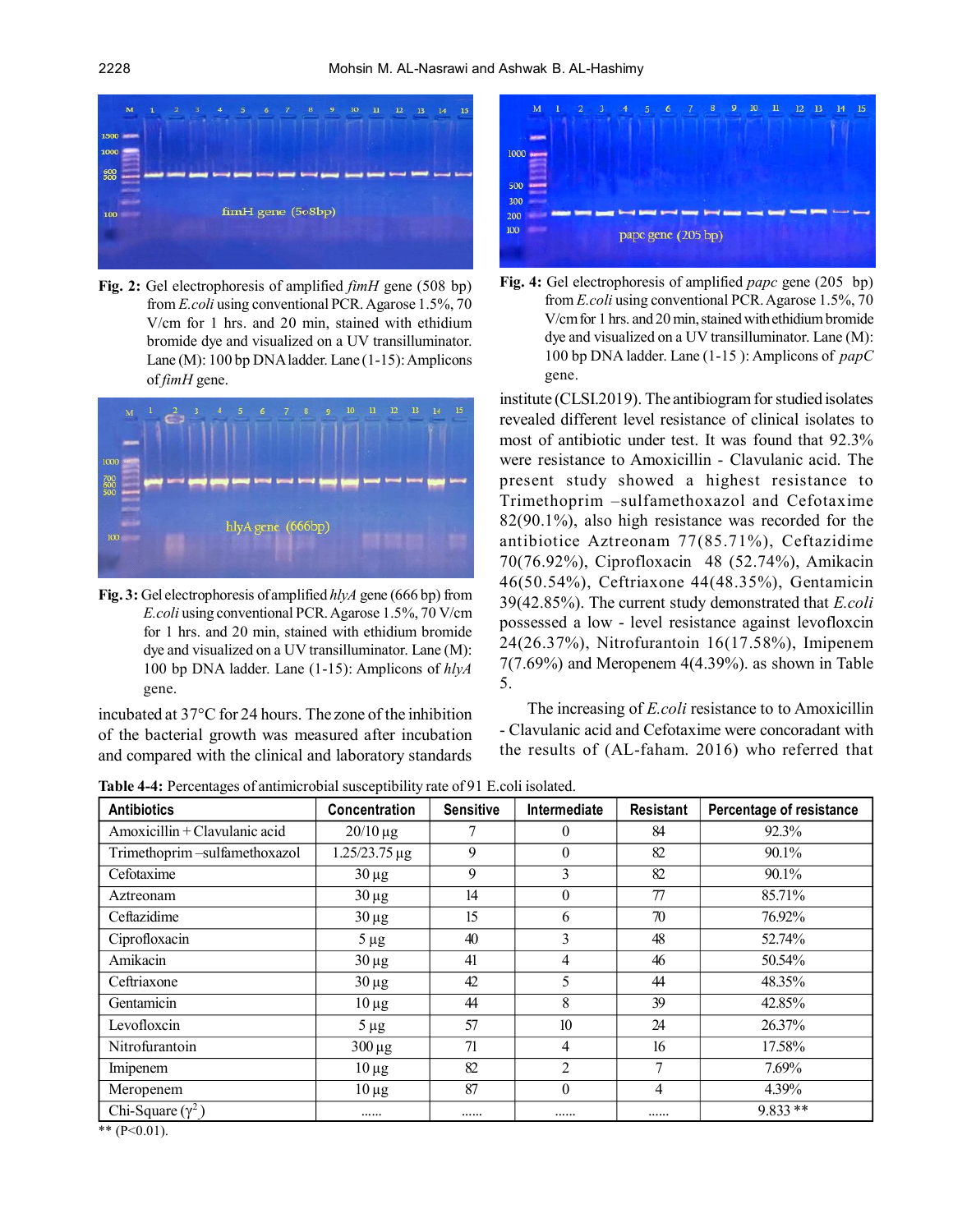resistance of *E.coli* to this antibiotic reached to 92%, 90.1% respectively. Suggesting that these antibiotic may not be against organisms with this particular combination. Trimethoprim –sulfamethoxazol show resistance, this was nearly agreed (Anago *et al.,* 2015) who ported a resistance percentage of (86.9%). high resistance also observed against Aztreonam 77(85.71%) and Ceftazidime 70(76.92%) there results was matched with results of (Zykov *et al.,* 2016) and (Sasirekha *et al.,* 2010) which they found that (87%) and (75%) of E.coli were resistance to both respectively. Also in the current study more than half of *E.coli* isolates were resistance to important antibiotics such as Ciprofloxacin 48 (52.74%), Amikacin 46(50.54%), Ceftriaxone 44(48.35%), Gentamicin 39(42.85%). Close to this result was reported in study carried out in Iraq by AL-faham, (2016) Out of 50 isolation of *E. coli* showed were resistant at different rates, Ciprofloxacin and Gentamicine (46%) for both of them. Amikacin (44%). But it differs with this study of antibiotic Ceftriaxone (90%). The result was matched with study by (Zykov *et al.,* 2016) and (Anago *et al.,* 2015) reported that many isolate of *E. coli* showed resistant to Gentamicine (42%), (45.2%) Respectively.Other studies have also reported similar find with such as al (Sabir *et al.,* 2014) Ceftriaxone (43.3%), Ciprofloxacin (54.2%), Amikacin (12.7%) and Gentamicine (59.8%), (Ansari *et al.,* 2015) reported in his study that the ratio of *E. coli* resistance to Ceftriaxone (41%), Ciprofloxacin (77%), Amikacin (10%), Gentamicin (20%). In a study conducted in Zakho (Polse *et al.,* 2016) reported that resistance to Ceftriaxone (52%).

#### **References**

- Al-faham, Q.M.H. (2016). Detection of some virulence genes in multi-drug resistance *Escherichia coli* isolated from different clinical sources in Iraq. M.Sc Thesis. College of Science AL- Kufa University, Iraq.
- AL–Khafaji, Z.A.A.I. (2013). Identification of Some UTI Causative Agents Using Cultural and Molecular Methods and Their Correlation with Interleukin-8 in Children Patients. M.Sc. Thesis. Department of Biology. College of Science for Women. University of Baghdad. Iraq.
- Anago, E., L. Ayi-Fanou, C.D. Akpovi, W.B. Hounkpe, M.A.D. Tchibozo, H.S. Bankole and A. Sanni (2015). Antibiotic resistance and genotype of beta-lactamase producing Escherichia coli in nosocomial infections in Cotonou, Benin. *Annals of clinical microbiology and antimicrobials*, **14(1):** 5.
- Ananias, M. and T. Yano (2008). Serogroups and virulence genotypes of *Escherichia coli* isolated from patients with sepsis. *Brazilian Journal of Medical and Biological Research*, **41(10):** 877-883.
- Ansari, S., H.P. Nepal, R. Gautam, S. Shrestha, P. Neopane, G. Gurung and M.L. Chapagain (2015). Community acquired multi-drug resistant clinical isolates of *Escherichia coli* in a tertiary care center of Nepal. *Antimicrobial resistance and infection control*, **4(1):** 15.
- Asadi, S., M. Kargar, K. Solhjoo, A. Najafi and S. Ghorbani-Dalini (2014). The association of virulence determinants of uropathogenic *Escherichia coli* with antibiotic resistance. *Jundishapur journal of microbiology*, **7(5)**.
- Burgos, Y. and L. Beutin (2010). Common origin of plasmid encoded alpha-hemolysin genes in Escherichia coli. *BMC microbiology*, **10(1):** 193.
- Cheesbrough, M. (2012). District Laboratory Practice in Tropical Countries. Second edition update (part 2), Cambridge university press: India.
- Clinical and Laboratory Standards Institute (CLSI). (2019). Performance standards for antimicrobial susceptibility testing, CLSI document M100-S27.
- Hickling, D.R., T.T. Sun and X.R. Wu (2015). Anatomy and physiology of the urinary tract: relation to host defense and microbial infection. *Microbiology spectrum*, **3(4)**.
- Lane, M.C., A.N. Simms and H.L.T. Mobley (2007). Complex interplay between type 1 fimbrial expression and flagellummediated motility of uropathogenic Escherichia coli. *Journal of Bacteriology*, **189(15):** 5523– 5533.
- Lee, D.E., N. Ayoub and D.K. Agrawal (2016). Mesenchymal stem cells and cutaneous wound healing: novel methods to increase cell delivery and therapeutic efficacy. *Stem cell research & therapy*, **7(1):** 37.
- Liu, X., K. Thungrat and D.M. Boothe (2015). Multilocus sequence typing and virulence profiles in uropathogenic Escherichia coli isolated from cats in the United States. *PloS one*, **10(11):** e0143335.
- López-Banda, D.A., E.M. Carrillo-Casas, M. Leyva-Leyva, G. Orozco-Hoyuela, A.H. Manjarrez-Hernández, S. Arroyo-Escalante and R. Hernández-Castro (2014). Identification of virulence factors genes in Escherichia coli isolates from women with urinary tract infection in Mexico. BioMed research international.
- Mihaylova, M., S. Kostadinova and M. Marhova (2012). Distribution of virulence determinants and biofilm-forming among clinical urinary isolates, *J. Bio.Sci. Biotech*., **SE/ ONLINE:** 45-51.
- Momtaz, H., A. Karimian, M. Madan, F.S. Dehkordi, R. Ranjbar, M. Sarshar and N. Souod (2013). Uropathogenic *Escherichia coli* in Iran: Serogroup distributions, virulence factors and antimicrobial resistance properties. *Annals of Clinical Microbiology and Antimicrobials*, **12(8):** 1-12.
- Munkhdelger, Y., N. Gunregjav, A. Dorjpurev, N. Juniichiro and J. Sarantuya (2017). Detection of virulence genes, phylogenetic group and antibiotic resistance of uropathogenic Escherichia coli in Mongolia. *The Journal of Infection in Developing Countries*, **11(01):** 51-57.